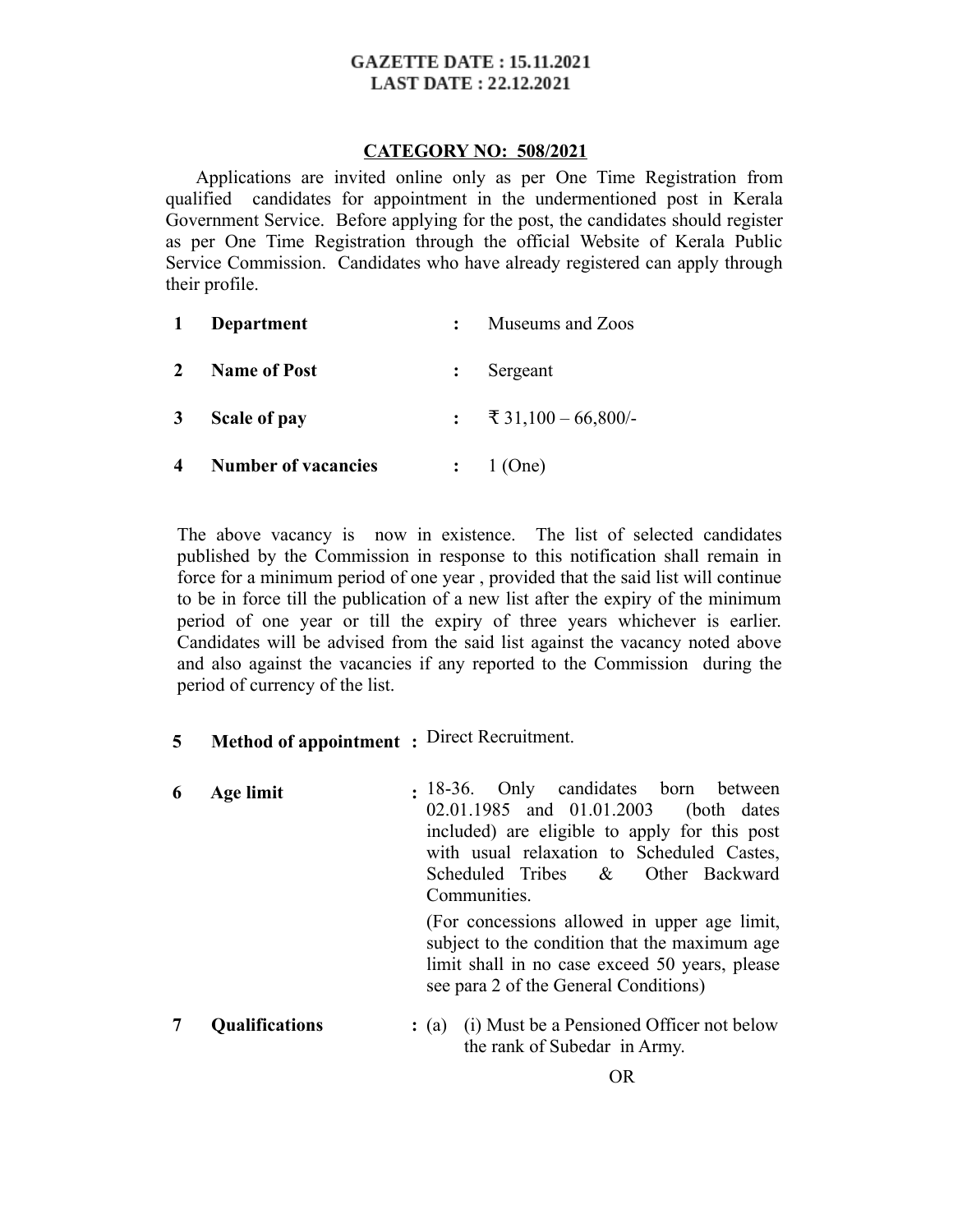(ii) SSLC or its equivalent qualification with six months Police or Military training.

(b) Must be physically fit (to be proved by a Medical certificate issued by a Medical officer employed in the Government service , not below the rank of an Assistant Surgeon ).

### **MEDICAL CERTIFICATE**

(To be filled up by a Medical Officer not below the rank of an Assistant Surgeon )

Signature of the candidate

 Certified that I have this day medically examined Shri.....................................................age.................years and found that he is in possession of a good physique and that he has no defect of build or musculature that would render him unsuitable for the post of Sergeant in Museums & Zoos Department.

> Signature Name, Designation and Official Address

Place:

Date: (Office Seal)

- Note- (i) Rule  $10(a)(ii)$  of Part II KS&SSR is applicable.
	- (ii) Applications of candidates who claim qualifications equivalent to those prescribed in the Gazette Notification for the post will be considered only if they produce relevant Government order / equivalency certificate to prove equivalency at the time of certificate verification.
	- (iii) In the case of difference in original Caste/Community claimed in the application and that entered in SSLC book, the candidate shall produce a Gazette Notification in this regard, along with Non-Creamy Layer Certificate/ Community Certificate at the time of certificate verification.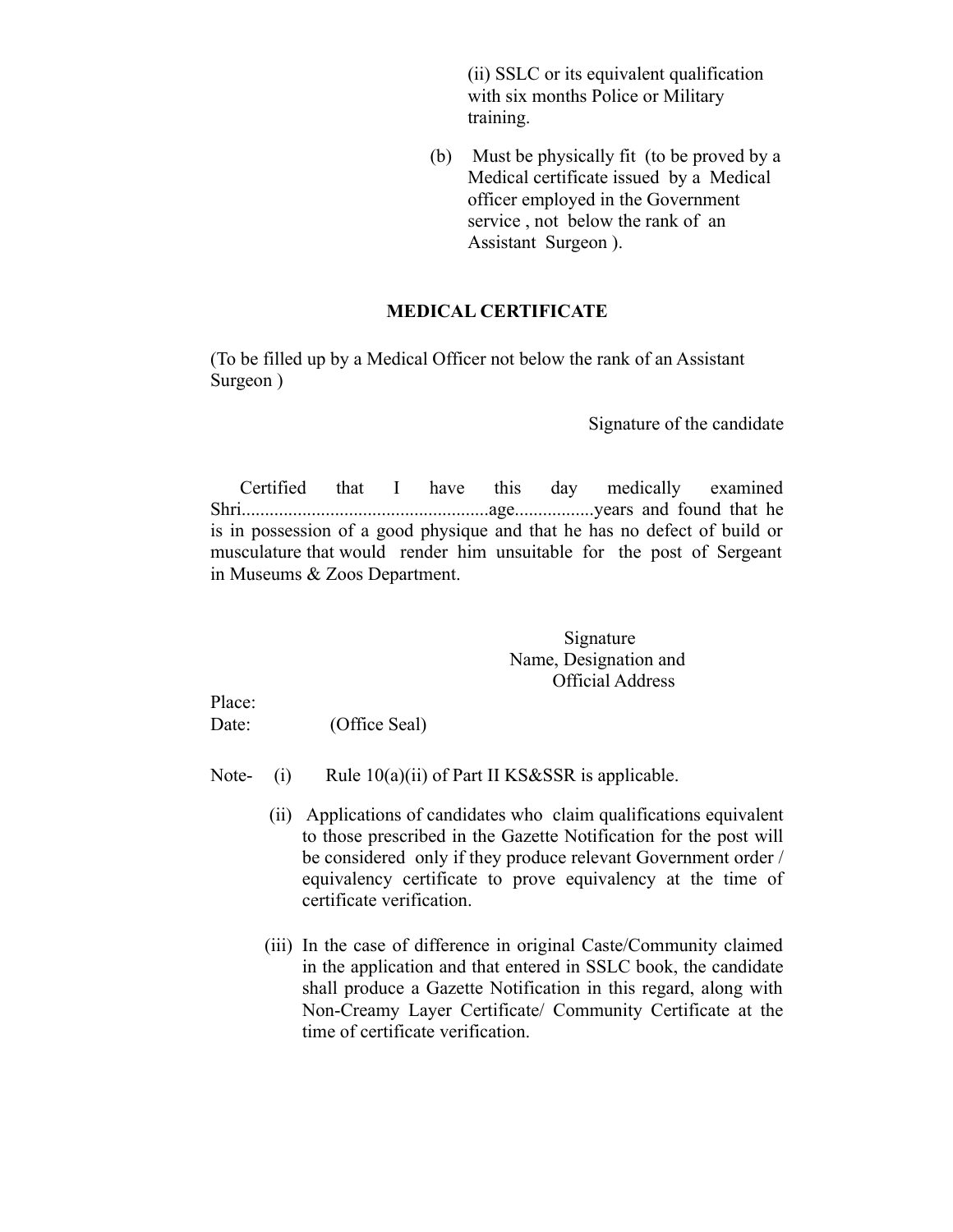## **8 Mode of Submitting applications**:-

- (**a)** Candidates must register as per 'ONE TIME REGISTRATION' with the official Website of Kerala Public Service Commission **www.keralapsc.gov.in** before applying for the post. Candidates who have registered can apply by logging on to their profile using their User-ID and password. Candidates must click on the **'Apply Now'** button of the respective post in the Notification Link to apply for a post. The Photograph uploaded should be taken after 31.12.2011. Name of the candidate and the date of photograph taken should be printed legibly at the bottom portion. The photograph once uploaded meeting all requirements shall be valid for 10 years from the date of uploading. There is no change in other instructions regarding the uploading of photographs. No application fee is required. Candidates are responsible for the correctness of the personal information and secrecy of password. Before the final submission of the application on the profile candidates must ensure correctness of the information in their profile. They must quote the User-ID for further communication with the Commission. Application submitted is provisional and cannot be deleted or altered after submission. **Candidates are advised to keep a print out or soft copy of the Online application for future reference. Candidates can take the print out of the application by clicking on the link 'My applications' in their profile. All correspondences with the commission regarding the application should be accompanied with the print out of the application.** The application will be summarily rejected if noncompliance with the notification is found in due course of processing. Original documents to prove qualification, experience, age, community etc have to be produced as and when called for.
- **b)** If Written/OMR/Online Test is conducted as part of this selection candidates shall submit a confirmation on writing the examination through their One Time Registration Profiles. Such candidates alone can generate and download the Admission Tickets in the last 15 days till the date of Test. The applications of candidates who do not submit confirmation within the stipulated period will be rejected absolutely. The periods regarding the submission of confirmation and the availability of Admission Tickets will be published in the examination Calendar itself. Information in this regard will be given to the candidates in their respective Profiles and in the mobile phone number registered in it.
- **(c)** Appropriate disciplinary action as per Rules of Procedure Rule 22 shall be initiated against those candidates who submit applications with bogus claims of qualification regarding education, experience etc. and submit confirmation for writing the examination, irrespective of whether they are present or absent for the examination.